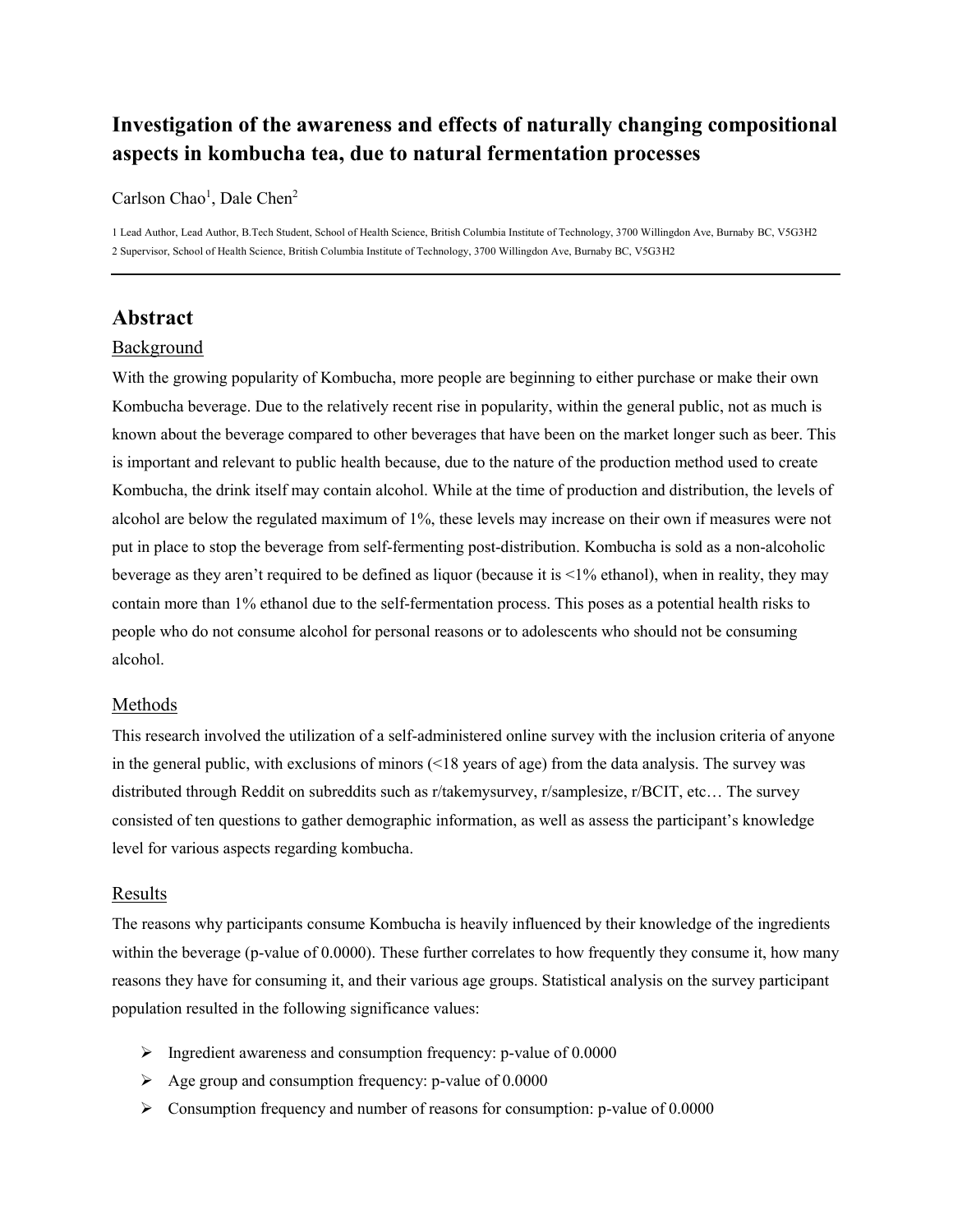- Education level and fermentation occurrence knowledge: p-value of 0.0444
- Storage temperature knowledge and fermentation occurrence knowledge: p-value of 0.7344

The statistical significance threshold set for these analyses was 0.05.

## **Conclusions**

With the results of this study, there is strong indication in the need for further public education regarding Kombucha's potential to ferment and that the storage temperature/environment of the kombucha is very important in preventing fermentation from occurring. Further regulations are needed to ensure that all manufacturing processes involve an inactivation step for the bacteria in Kombucha or requiring labelling on the cans/bottles themselves, indicating the need for refrigeration.

**Key Words:** kombucha, ethanol, fermentation, survey

# **Introduction**

According to Google Trends (2020), kombucha has gained popularity in the last 10 or so years as seen in Figure 1.

#### *Figure 1: Interest over time for the search term "kombucha" on Google Trends*

Worldwide 2004 - present



*(https://www.google.com/trends)*

This could mean that more people are beginning to purchase and consume the beverage. However, because this is a product that has risen in popularity recently, not as much is known about it as other beverages that have been on the market for a longer period of time. The goal of this research project is to collect and analyze data on the knowledge level that people have for kombucha. This is important and relevant to public health because the beverage itself contains alcohol but at the time of production and distribution, the levels are not high enough to be impacted by alcohol regulations in British Columbia (BCCDC, 2015). The regulations state that a maximum of 1% ethanol is permitted in beverages before they are defined as liquor (Liquor Control and Licensing Act, 2015). This means kombucha is often sold as a non-alcoholic drink even though there is alcohol in it (BCCDC, 2015). Storing kombucha at room temperatures also sometimes allows continued fermentation of the drink to increase the alcohol content even further (Mayser et al., 1995), which may pose as a health risk to people who do not consume alcohol or adolescents.

## **Literature Review**

#### Health Hazards Associated with Kombucha

While kombucha is deemed as a low-risk product because of its inherent characteristics of being highly acidic, consuming too much of the acidic beverage,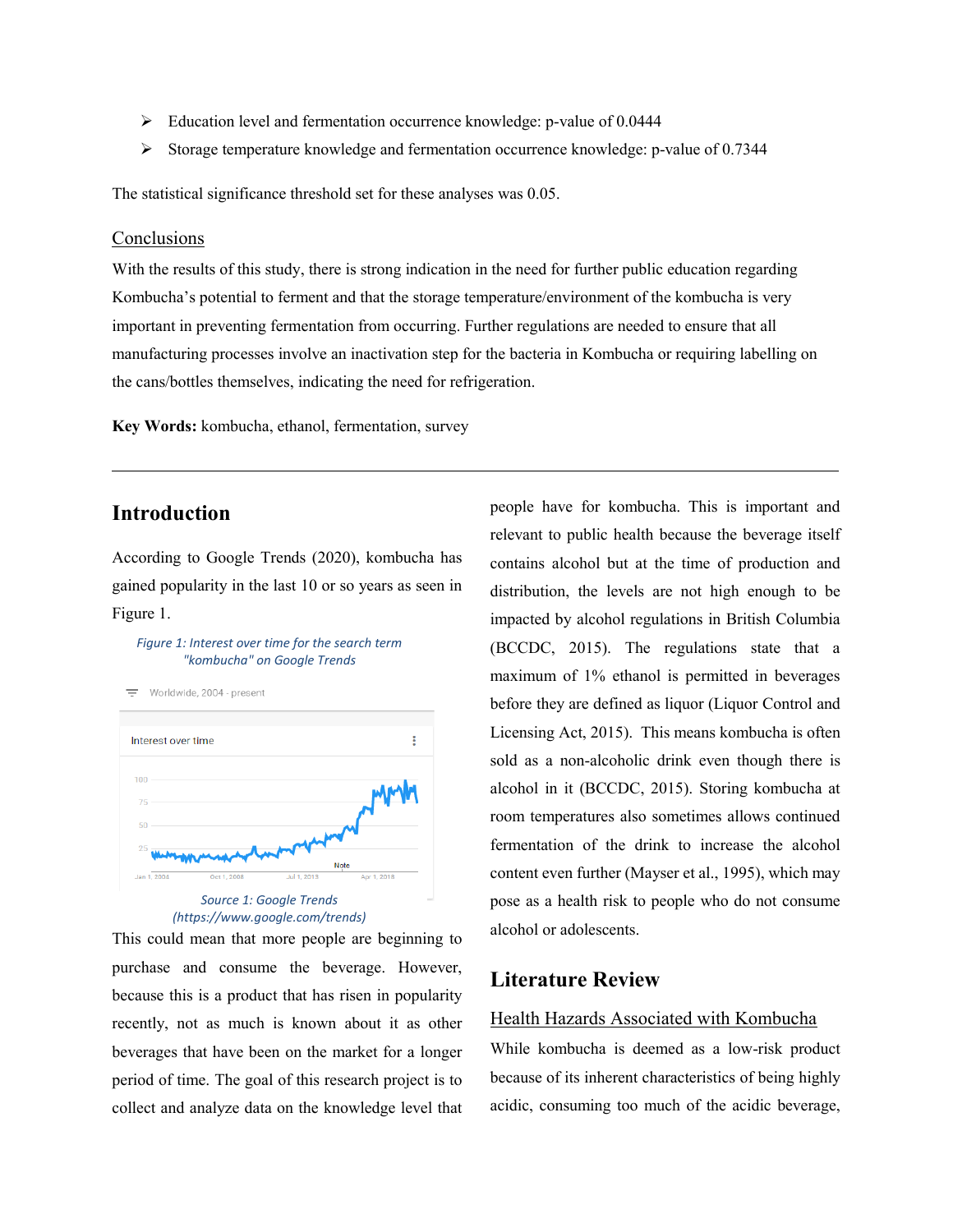may pose as a public health risk to susceptible populations (BCCDC, 2015). Examples of the susceptible populations according to the BCCDC (2015) are:

- $\triangleright$  People practicing religion who abstain from alcohol consumption
- $\triangleright$  People who are on prescription medication who cannot consume alcohol
- $\triangleright$  People with substance use disorders who are trying to avoid alcohol (such as recovering alcoholics).

There have been research studies that were published studying the neurocognitive effects of alcohol on adolescents and college students which showed that there were correlations between the consumption of alcohol and elevated risks of neurodegeneration (Zeigler et al., 2005). It was observed that there was a risk in the neurodegeneration of the areas of the brain responsible for learning and memory as well as impairing brain activity. This is important to note because while the sale and distribution of alcohol to minors is against the law according to the Liquor Control and Licensing Act (2015), the continued fermentation of some kombucha products can elevate the ethanol content in an otherwise defined nonalcoholic beverage.

Adolescents and/or children face the risk of acquiring kombucha under the assumption that it is a nonalcoholic beverage, only to consume alcohol due to the continued natural fermentation of the yeast in the kombucha. This can negatively affect their development and can have life-long consequences for those individuals (Zeigler et al., 2005).

BCCDC (2015) mentions that there are two major hazards that may occur in the commercial production

of kombucha which can pose as a health hazard to the public. As with any food product, there can be biological contamination to the product. In the case of kombucha production, microorganisms can contaminate the product between two critical steps of after boiling the tea and before fermentation begins (BCCDC, 2015). This is relevant because not following proper safety measures in the production of kombucha, may lead to adverse health effects. Furthermore, the alcohol content in kombucha also plays a crucial role in the safety of the beverage (only after the completion of the fermentation process) (BCCDC, 2015). Alcohol in and of itself is an antibacterial agent and as kombucha contains alcohol, inherently, it would also have antibacterial properties to a degree (BCCDC, 2015). This was demonstrated in an antibacterial activity test outlined by Velicanski et al., (2014), which showed that kombucha exhibited antibacterial activity. In a study conducted by Neffe-Skocinska et al., (2017), it was observed that the ethanol content (amount of alcohol) for kombucha stored at  $20^{\circ}$ C (room temperature) increased by  $11.0\%$ after 10 days of fermentation.

In the study conducted by Skocinska et al., (2017), the ethanol content after 0, 3, 7 and 10 days of fermentation was statistically analyzed using a twoway analysis of variance which resulted in a p-value of 0.06. This is greater than the statistical significance threshold of 0.05, meaning the data was statistically insignificant. However, due to the closeness of the resultant p-value to the threshold of statistical significance, the ethanol content should still be taken into consideration. The increased levels of ethanol content after 10 days may pose as a health risk to individuals who consume kombucha under the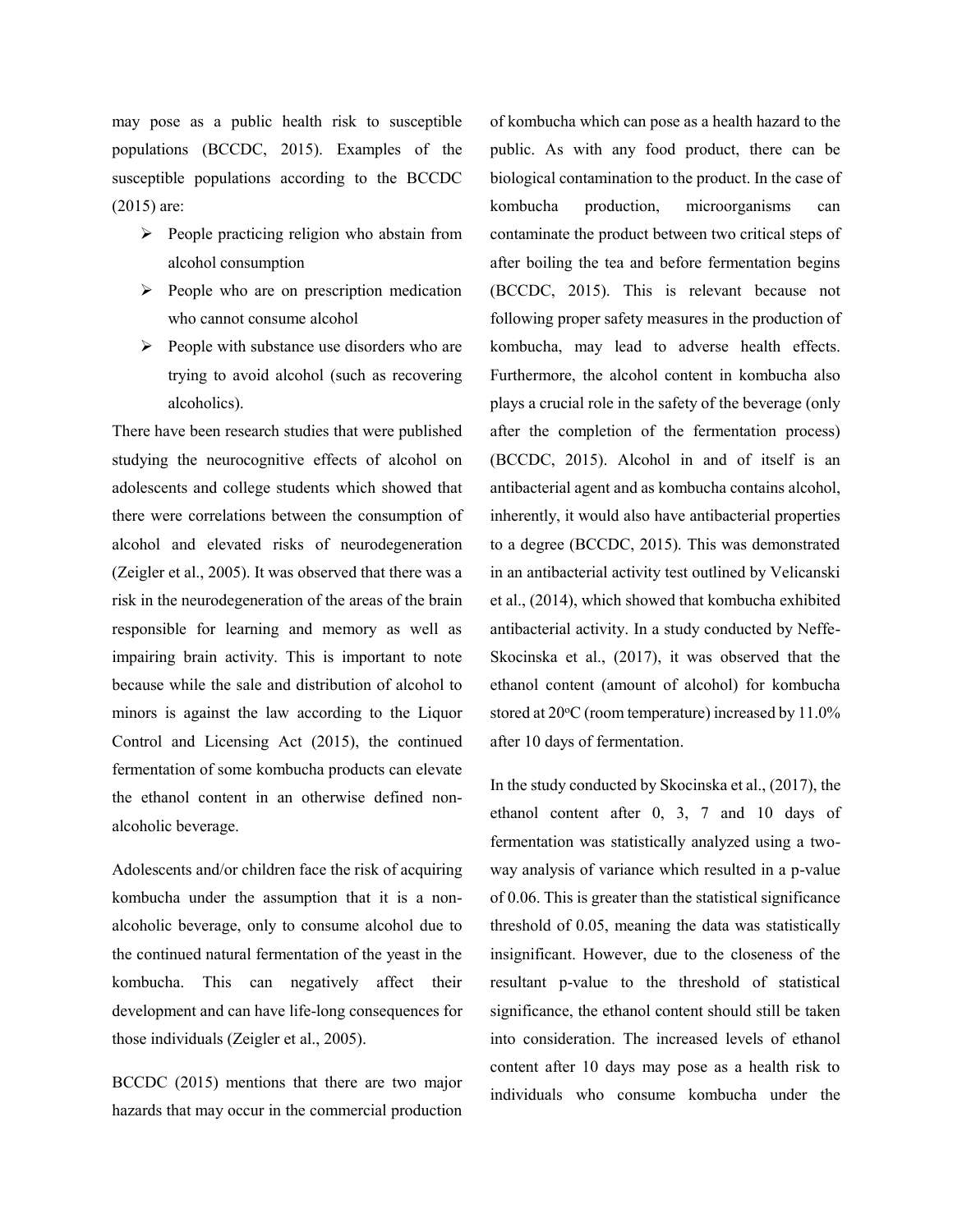impression that there is no alcohol contained in it. Methods of prevention from allowing the continued fermentation post-distribution will be discussed later in this literature review.

Similarly, pH plays an important role in the safety of food products. A study that was conducted in 2019 showed that the pH values of kombucha tea ranged from 2.70 to 2.94 after a 15-day fermentation period (Kaewkod, Bovonsombut, Tragoolpua, 2019) as shown in Figure 2.







The low pH levels of kombucha tea indicates that spoilage of the beverage would be unlikely due to the pH being lower than 4.6 which is the threshold at which toxin-producing microorganisms are inhibited (Rushing, n.d.). A study conducted by Nummer (2013) indicated that if the pH of the beverage does not reach a pH level less than 4.2 within seven days, then the culture of bacteria used in the fermentation of the beverage is most likely to be contaminated or the fermentation temperature is too low for the fermentation process to take place.

Furthermore, in a case study conducted by the Center for Disease Control, a 59-year-old woman was found

unconscious in her home which was later determined to have been caused by acidosis (increased acidity in the blood and other body tissues). This was caused by consuming highly acidic, overly fermented kombucha which can have the potential to cause perforations to occur in the intestinal tract within susceptible populations.

#### Health Hazard Prevention

All this information helps build an understanding of the risks associated with kombucha. There are several factors that must be monitored and maintained in order to safely produce the beverage. The BCCDC (2015) outlines various methods to prevent potential hazards from arising at various processing steps. To combat the natural self-fermentation of kombucha tea post-distribution, it is recommended that the finished kombucha tea product is pasteurized to deactivate the fermentation producing bacteria. Preservatives can also be added into the kombucha tea to prevent the growth of mold and minimize yeast growth. Nummer (2013) mentions how SOPs (standard operating procedures) for kombucha production can be written to help accomplish food safety objectives. This plays a critical role in the maintenance and prevention of foodborne illnesses from emerging because if a detailed recipe and procedure were to be followed, deviation (mistakes) in the process would not occur as often, enabling the target of safe food to be reached easier. Furthermore, SOPs usually have documented actions that should be taken should a deviation occur. This would allow for a faster response to deviations allowing a rapid remedial process.

Many factors that cause health hazards from occurring due to the consumption of kombucha stem from the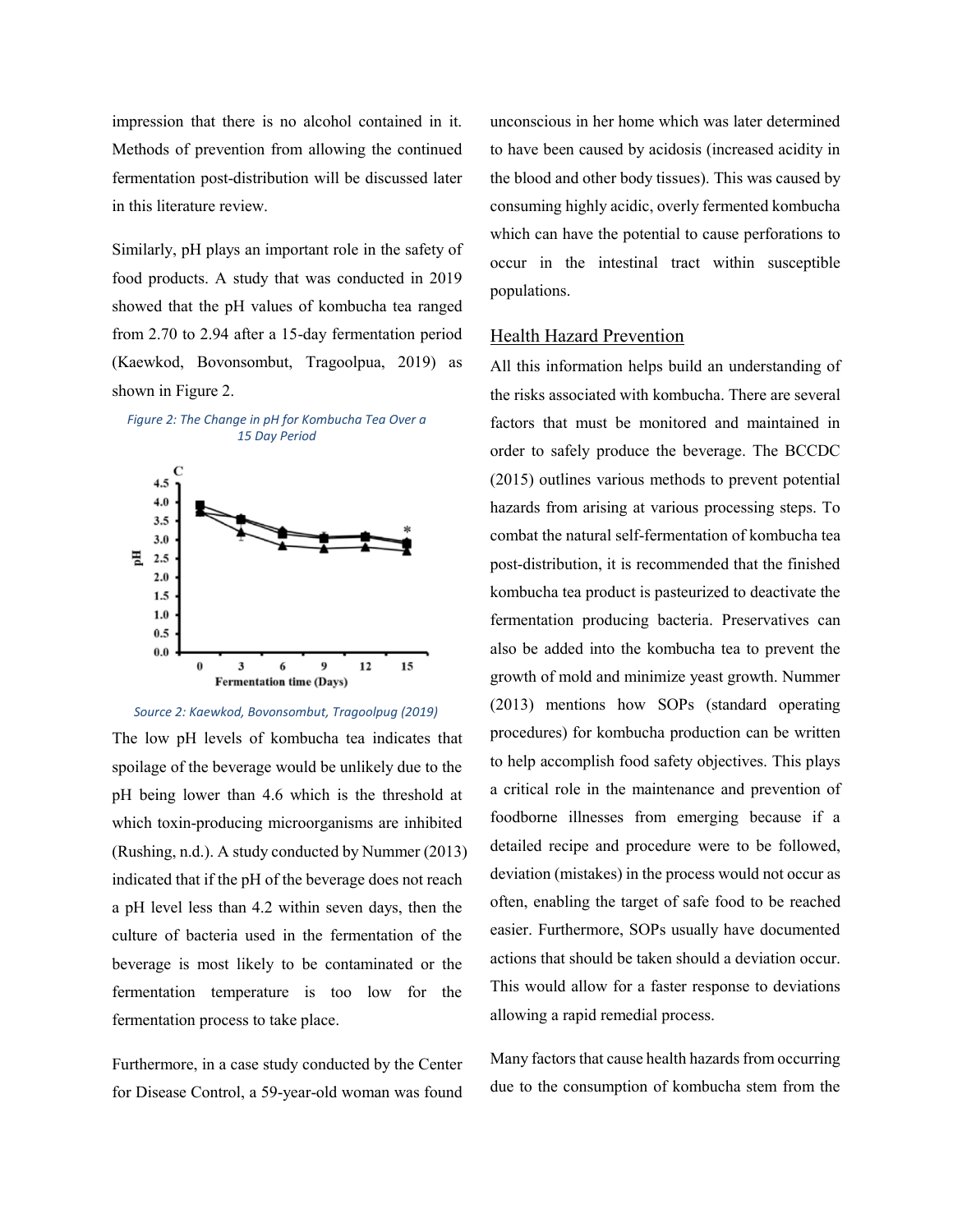over-fermentation of the yeast in kombucha tea (Mayser, 1995). This is because due to overfermentation, the acetic acid production can lower the pH of the tea to below safe levels of consumption, causing acidosis to susceptible populations who consume the tea (BCCDC, 2015). Over-fermentation can also cause elevated levels of ethanol content in the tea which can cause neurodegeneration (Zeigler et al., 2005). Therefore, the pH and prevention of fermentation post-distribution must be closely monitored.

Kombucha is seen as a beverage that can be both purchased from the store as well as made/brewed in a home setting. Therefore, due to home-brewing not being regulated, education in the requirements of safe production must be presented in an easily accessible manner. As kombucha is a relatively new, popular beverage, specifics as to the requirements of kombucha tea composition and processing methods are not yet well established which is seen in the varying ethanol content and self-fermentation of some kombucha tea products (Jayabalan et al., 2014).

## Health Benefits Associated with the

#### Consumption of Kombucha Tea

Although there are risks associated with kombucha tea, there are also benefits associated with the beverage. A study conducted by Kapp & Sumner (2018) demonstrated that the health benefits of kombucha tea derive from the tea itself as well as the products of fermentation. Some examples of these fermentation products stated by Kapp & Sumner (2018) include:

- $\triangleright$  Polyphenols
- > Glucuronic acid
- $\triangleright$  Acetic acid,
- $\triangleright$  B-complex vitamins
- $\triangleright$  Phenols.

Furthermore, it was also observed that kombucha tea exhibited several other effects such as immune system stimulation, antimicrobial aspects which can benefit the body, and improvement in liver  $\&$  gastrointestinal functions (Kapp & Sumner, 2018). This is further supported through the study conducted by Jayabalan et al., (2014) which mentions how there is an antioxidant property in kombucha tea "due to the presence of polyphenols, ascorbic acid, and DSL [(Dsaccharic acid-1,4-lactone)]".

According to Nazario, B. (2020), the base ingredient of green tea and the fermentation process, creates the presence of antioxidants as well as probiotics. This fermentation process is performed through a colony of different yeasts and bacteria which are commonly referenced as a Symbiotic Culture of Bacteria and Yeasts (or SCOBY) (Villarreal-Soto et al., 2018).

### Literature Review Conclusion

Literature review had revealed that there are several things that affect the safety in production of kombucha and that not meeting those critical steps may lead to adverse health effects in susceptible populations. Conversely, there are also many benefits to the consumption of kombucha such as its antioxidant properties, immune stimulation, gastrointestinal functions, etc… Finally, the 2 major components of focus should be centered around monitoring and controlling ethanol content and pH during production as well as post-distribution.

The goal of this research is to gather survey data in the knowledge level of people regarding kombucha tea and to assess whether people are aware of the potential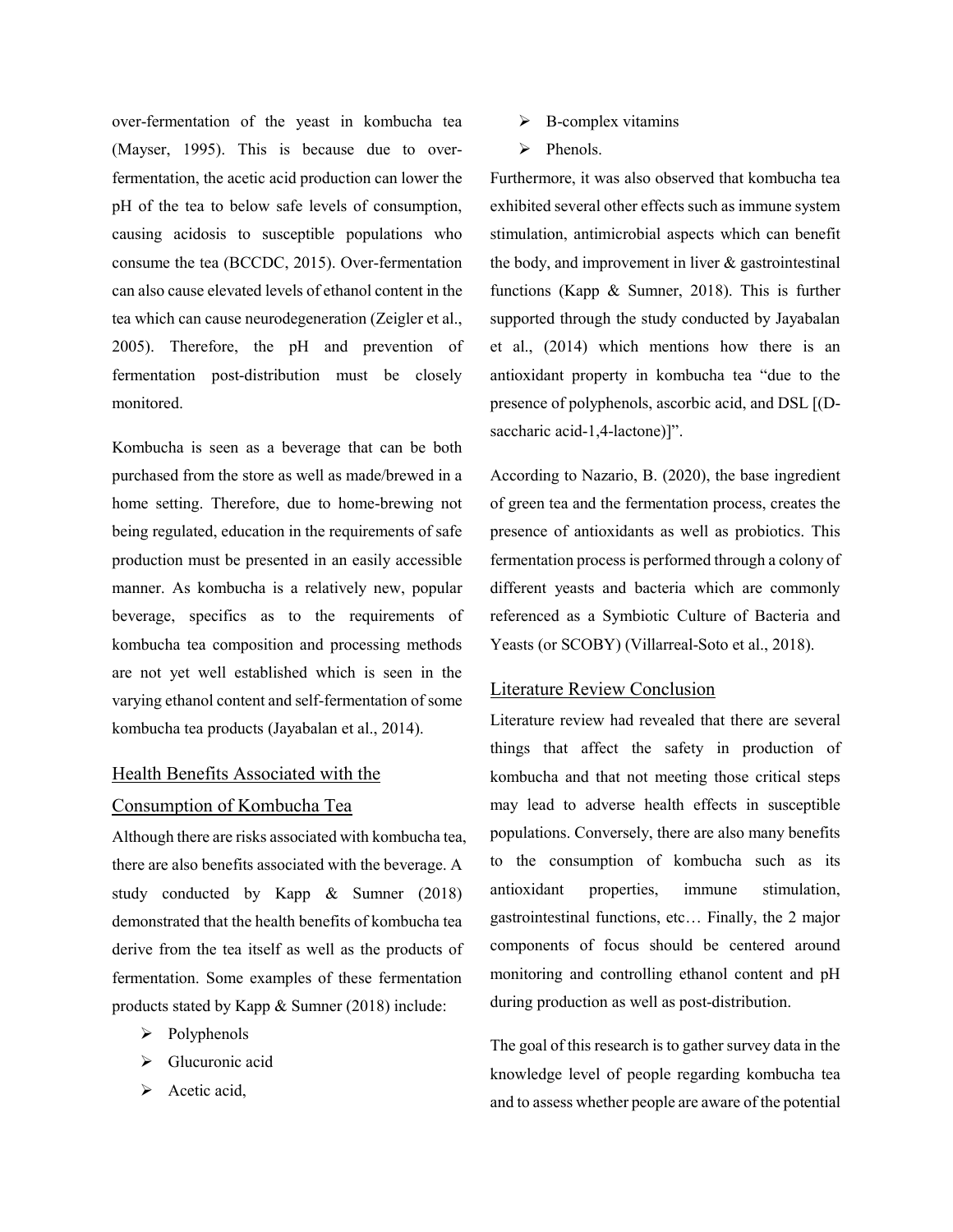for yeast to alter the composition of kombucha tea post-production. Introduction of different legislation and labelling practices over kombucha tea products would help aid in the transition to allowing consumers to make a more informed purchase. This would involve manufacturers and distributors such as retailers to implement more detailed labelling and signage which warns the public about the possible alcohol content that is present in the kombucha tea. This will help to ensure the beverage is produced and distributed in a safe manner to a more well-informed public.

# **Methodology**

#### Materials Used in Study

This research involved the utilization of a selfadministered online survey through the Survey Monkey platform [\(http://www.surveymonkey.com/\)](http://www.surveymonkey.com/) with the inclusion criteria of anyone in the general public, with exclusions of minors (<18 years of age) from the data analysis. Descriptive statistics was performed on the data collected in the form of tables and bar charts (with counts and percentages) and inferential statistics through the chi-squared test using NCSS (2021).

## Inclusion and Exclusion Criteria

The people that were included in the data analysis for the survey data was people in the general public (with no geographic restriction) who consume or know about kombucha tea that are 18 years of age or greater at the time of survey completion. This is because the premise of this research paper is to assess the level of knowledge and awareness for the factors associated with kombucha tea of as many people as possible. People who are excluded in the data analysis for the

survey will be those who do not know what kombucha is as well as youth under the age of 18.

For those who do know what kombucha tea is, the information collected will help gauge if the potential health hazards and ramifications of consumption are well known in the general population.

#### Ethical Considerations

There are certainly ethical considerations for the questions that are being asked in the survey. For example, one of the survey questions that was posed is one where it is trying to identify the age group that the participant is in. This acts as an indicator of the participant which can potentially absolve their anonymity if links were to be made. This principle can be applied to several questions in the survey which is why anonymity was so important in this sense.

All information that is collected in this research was kept confidential. The online survey is hosted and run by SurveyMonkey and their applicable end-user agreements and security measures. Any data that was downloaded for analysis was kept in the principal investigator's computer and the files was all password protected. Participants had the option to leave their email address to enter into a prize draw. Doing this made their responses not anonymous however, this was a non-compulsory question and participants may opt out of the prize draw, thus allowing them to remain anonymous.

This research project has been reviewed and approved by the BCIT Research Ethics Board which ensures that the research complies with BCIT's Research Ethics guidelines.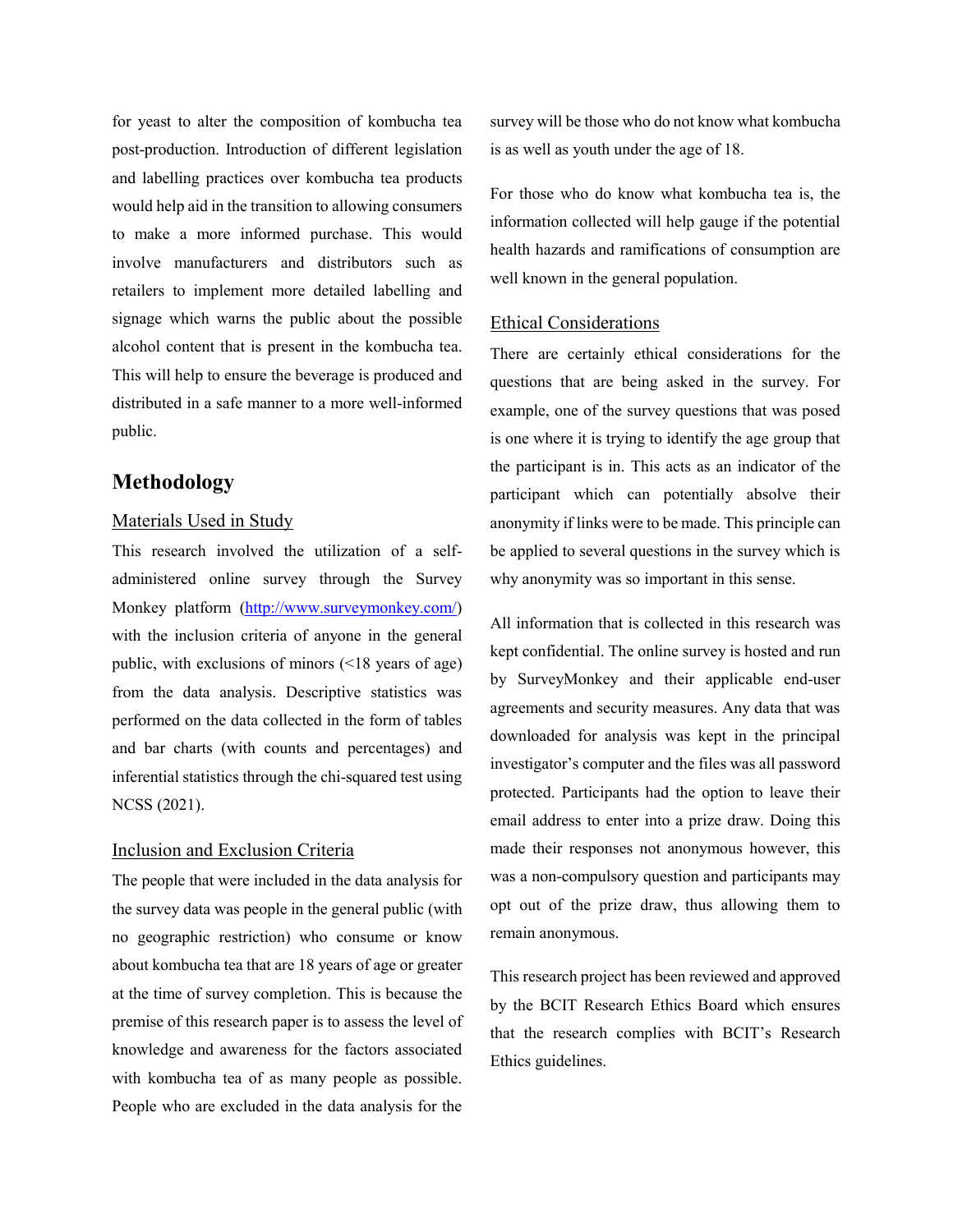# **Results**

## Descriptive Statistics

The data that was collected from the completion of the survey included non-numerical ordinal data as well as non-numerical nominal/categorical data. Descriptive statistics were provided in the survey results page of the survey from SurveyMonkey (examples shown in Table 1 and Figure 3). The data was displayed in tables and bar charts with counts and percentages. No numerical data was collected therefore means, modes, medians, and ranges are not applicable.

#### *Table 1: Descriptive Statistics Table for the Survey Question: Which age group are you in?*

| <b>ANSWER CHOICES</b>                | <b>RESPONSES</b> |     |
|--------------------------------------|------------------|-----|
| Under 18<br>$\overline{\phantom{0}}$ | 9.39%            | 20  |
| $18 - 24$                            | 53.05%           | 113 |
| $25 - 39$                            | 32.86%           | 70  |
| 40-60                                | 3.76%            | 8   |
| Greater than 60<br>$\checkmark$      | 0.00%            | ∩   |
| I prefer not to answer               | 0.94%            | 2   |
| <b>TOTAL</b>                         |                  | 213 |

*Figure 3: Descriptive Statistics Bar Chart for the Survey Question: Which age group are you in?*



## Inferential Statistics

The chi-squared test was performed between various questions to compare the frequencies/proportions between two groups. This is because some of the data is non-numerical ordinal data (example: knowledge level) and some is non-numerical nominal data (example: country of residence). Inferential statistics will be performed on:

- > Association between people knowing ingredients in kombucha and how frequently they consume kombucha
- Association between age group and how frequently they consume kombucha
- > Association between frequency of consumption and why people consume it
- Association between education level and knowledge of when fermentation occurs in kombucha production
- $\triangleright$  Association between people's knowledge of storage temperatures for kombucha and their knowledge of when fermentation occurs in kombucha production

The statistical package that was used to analyze the data was NCSS 2021 Statistical Analysis Package.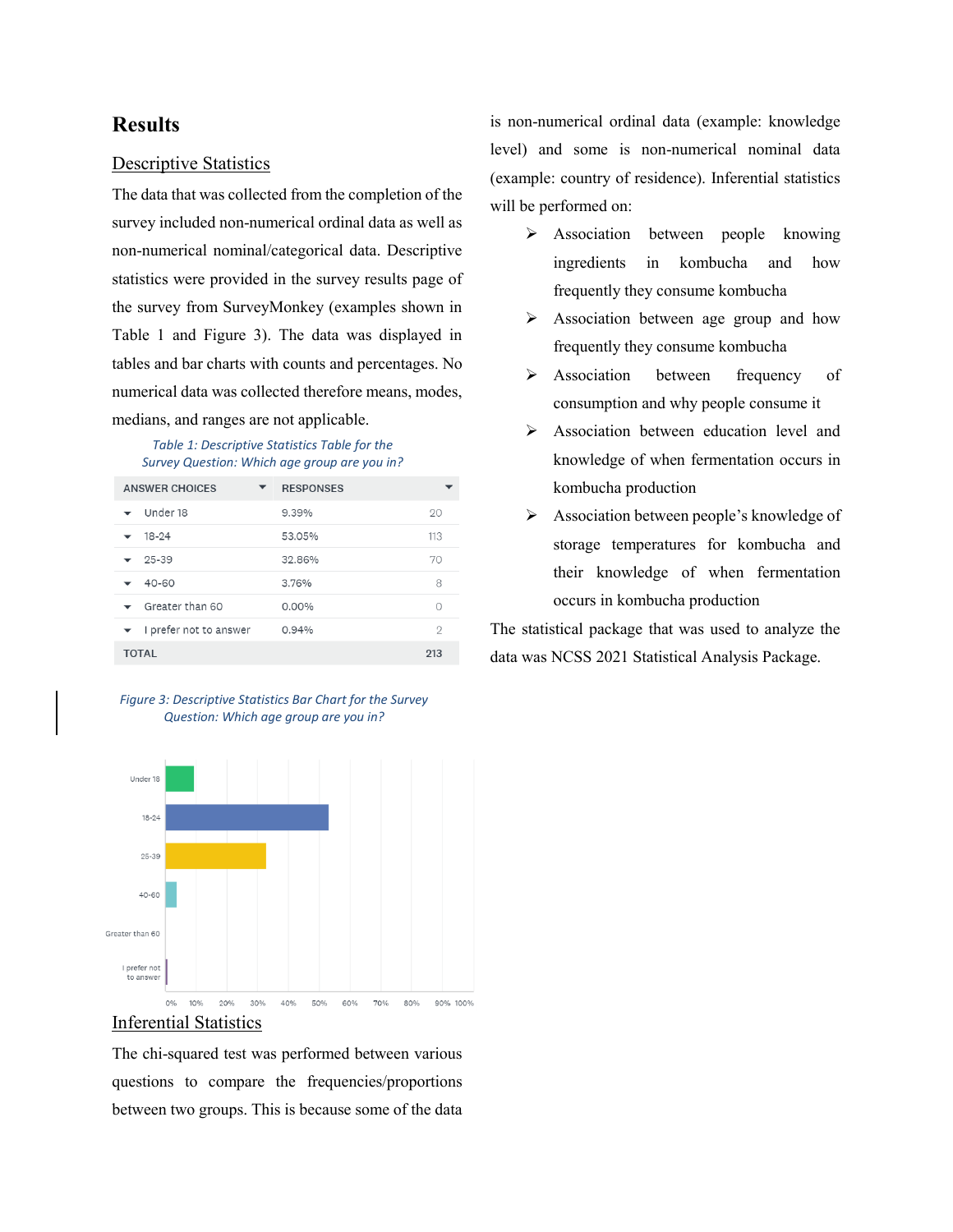# Chi-Square Test Results

*Table 2: Statistical Analysis Summary and Conclusions*

| $H_0$ and $H_A$                                                                                                                                                                                                                                         | <b>Test Used</b> | <b>Result</b> | Conclusion                                                                                                                                                                                                                                                                                                                                                                                    |
|---------------------------------------------------------------------------------------------------------------------------------------------------------------------------------------------------------------------------------------------------------|------------------|---------------|-----------------------------------------------------------------------------------------------------------------------------------------------------------------------------------------------------------------------------------------------------------------------------------------------------------------------------------------------------------------------------------------------|
|                                                                                                                                                                                                                                                         |                  | (p-value)     |                                                                                                                                                                                                                                                                                                                                                                                               |
| <b>Ingredient Awareness and</b><br><b>Consumption Frequency</b><br>$H_0$ : There is no statistically<br>significant association between<br>the awareness people have for<br>the ingredients in kombucha and<br>how frequently they consume<br>kombucha. | Chi-square test  | 0.0000        | $p$ -value = 0.0000, therefore we can<br>reject the $H_0$ and conclude that there is<br>a statistically significant association<br>between people's knowledge of<br>ingredients in kombucha and how<br>frequently they consume kombucha. It<br>would appear that people who<br>consume kombucha are aware of its<br>ingredients.                                                              |
| $H_A$ : There is a statistically<br>significant association between<br>the awareness people have for<br>the ingredients in kombucha and<br>how frequently they consume<br>kombucha.                                                                     |                  |               | The power for this analysis is<br>estimated to be relatively high as all of<br>the categories exceed 30 total<br>responses with the exception of "I am<br>very aware" and "Daily/a few times a<br>week" with 28 and 26 responses<br>respectively. Estimation was required<br>as power was not calculated. More<br>responses in these categories would<br>increase the power of this analysis. |
| <b>Age Group and Consumption</b><br><b>Frequency</b><br>$H_0$ : There is no statistically<br>significant association between<br>the different age groups and how<br>frequently they consume.<br>kombucha.                                               | Chi-square test  | 0.0000        | $p$ -value = 0.0000, therefore we can<br>reject the $H_0$ and conclude that there is<br>a statistically significant association<br>between people's age group and how<br>frequently they consume kombucha. It<br>would appear that people's age affects<br>how often they consume kombucha.                                                                                                   |
| $H_A$ : There is a statistically<br>significant association between<br>the different age groups and how<br>frequently they consume<br>kombucha.                                                                                                         |                  |               | The power for this analysis is<br>estimated to be relatively high as all of<br>the categories exceed 30 total<br>responses with the exception of<br>"Greater than 40" and "Daily/a few<br>times a week" with 8 and 26 responses<br>respectively. Estimation was required<br>as power was not calculated. More                                                                                 |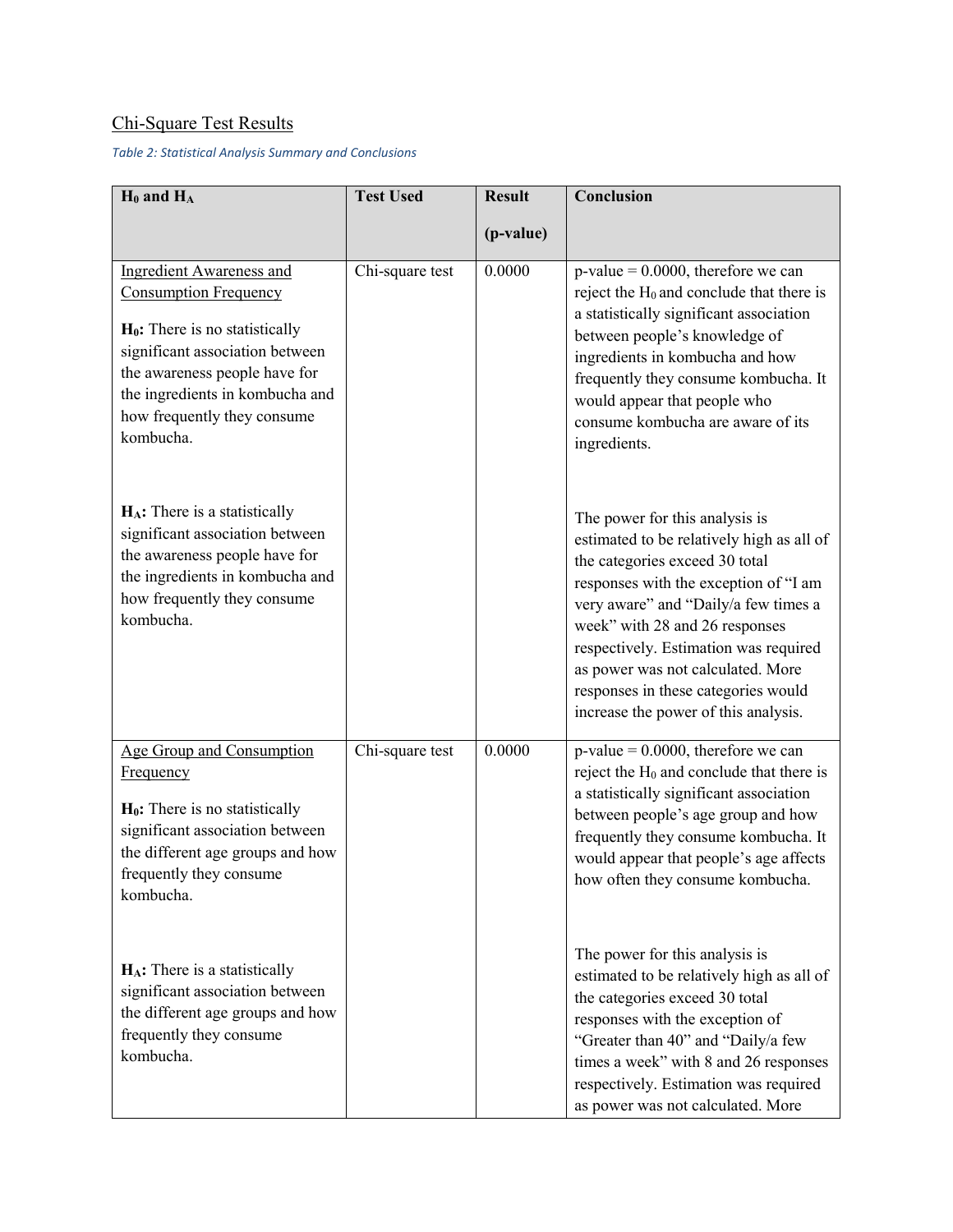|                                                                                                                                                                                                                                                                          |                                      |        | responses in these categories would<br>increase the power of this analysis.                                                                                                                                                                                                                                                                                                                                      |
|--------------------------------------------------------------------------------------------------------------------------------------------------------------------------------------------------------------------------------------------------------------------------|--------------------------------------|--------|------------------------------------------------------------------------------------------------------------------------------------------------------------------------------------------------------------------------------------------------------------------------------------------------------------------------------------------------------------------------------------------------------------------|
| Consumption Frequency and<br>Number of Reasons for<br>Consumption<br>$H_0$ : There is no statistically<br>significant association between<br>the frequency of consumption<br>and the reason why people<br>consume kombucha.                                              | Chi-square test                      | 0.0000 | $p-value = 0.0000$ , therefore we can<br>reject the $H_0$ and conclude that there is<br>a statistically significant association<br>between kombucha consumption<br>frequency and the reason behind why<br>people consume kombucha. It would<br>appear that the frequency of<br>consumption for kombucha is affected<br>by how many reasons people have for<br>consuming kombucha.                                |
| $H_A$ : There is a statistically<br>significant association between<br>the frequency of consumption<br>and the reason why people<br>consume kombucha.                                                                                                                    |                                      |        | The power for this analysis is<br>estimated to be relatively low as 3/8<br>categories have less than 30 responses,<br>including: 3, 4, and 5 number of<br>consumption reasons. Estimation was<br>required as power was not calculated.<br>More responses in these categories<br>would increase the power of this<br>analysis.                                                                                    |
| <b>Education Level and</b><br>Fermentation Occurrence<br>Knowledge<br>$H_0$ : There is no statistically<br>significant association between<br>people's education level and the<br>level of knowledge they have of<br>when fermentation occurs in<br>kombucha production. | $\overline{\text{Chi}}$ -square test | 0.0444 | $p$ -value = 0.0444, therefore we can<br>reject the $H_0$ and conclude that there is<br>a statistically significant association<br>between people's education level and<br>their knowledge of when fermentation<br>occurs in the production of kombucha.<br>It would appear that people's<br>education levels affects how much<br>they know about when fermentation<br>occurs for the production of<br>kombucha. |
| $H_A$ : There is a statistically<br>significant association between<br>people's education level and the<br>level of knowledge people have<br>of when fermentation occurs in<br>kombucha production.                                                                      |                                      |        | The power for this analysis is<br>estimated to be relatively high as all of<br>the categories exceed 30 total<br>responses with the exception of "More<br>than Bachelor's Degree" and "After<br>production" with 12 and 13 responses<br>respectively. Estimation was required<br>as power was not calculated. More                                                                                               |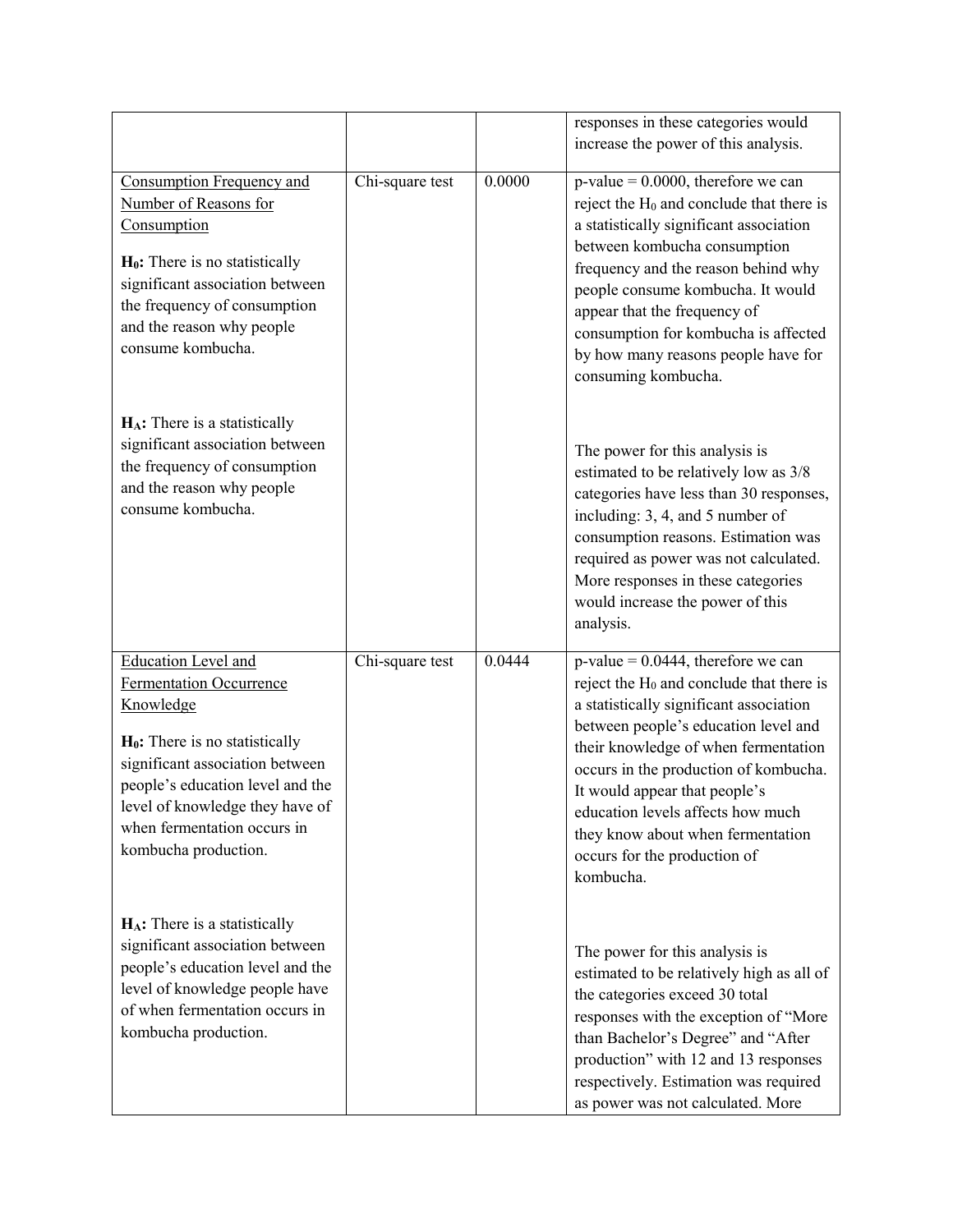|                                      |                 |        | responses in these categories would                                                                                                                                                                                                                                                                                                                                       |
|--------------------------------------|-----------------|--------|---------------------------------------------------------------------------------------------------------------------------------------------------------------------------------------------------------------------------------------------------------------------------------------------------------------------------------------------------------------------------|
|                                      |                 |        | increase the power of this analysis.                                                                                                                                                                                                                                                                                                                                      |
|                                      |                 |        |                                                                                                                                                                                                                                                                                                                                                                           |
|                                      |                 |        | Potential alpha error could have<br>occurred in this analysis as 0.0444 is<br>very close to the cut-off of 0.05.<br>Reducing the p-value cutoff to 0.01<br>would minimize this alpha error which<br>would increase the overall power of<br>the statistical analysis. This was not<br>done in this analysis as to stay<br>consistent with the other analyses<br>performed. |
| <b>Storage Temperature Knowledge</b> | Chi-square test | 0.7344 | $p-value = 0.7344$ , therefore we do not                                                                                                                                                                                                                                                                                                                                  |
| and Fermentation Occurrence          |                 |        | reject the $H_0$ and conclude that there is                                                                                                                                                                                                                                                                                                                               |
| Knowledge                            |                 |        | no statistically significant association                                                                                                                                                                                                                                                                                                                                  |
| $H_0$ : There is no statistically    |                 |        | between people's knowledge of proper                                                                                                                                                                                                                                                                                                                                      |
| significant association between      |                 |        | storage temperature for kombucha and                                                                                                                                                                                                                                                                                                                                      |
| the public's knowledge of            |                 |        | their knowledge of when fermentation                                                                                                                                                                                                                                                                                                                                      |
| storage temperatures for             |                 |        | occurs in the production of kombucha.                                                                                                                                                                                                                                                                                                                                     |
| kombucha and their                   |                 |        |                                                                                                                                                                                                                                                                                                                                                                           |
| understanding of when                |                 |        |                                                                                                                                                                                                                                                                                                                                                                           |
| fermentation occurs in               |                 |        | The power for this analysis is                                                                                                                                                                                                                                                                                                                                            |
| kombucha production.                 |                 |        | estimated to be relatively high as all of                                                                                                                                                                                                                                                                                                                                 |
|                                      |                 |        | the categories exceed 30 total                                                                                                                                                                                                                                                                                                                                            |
|                                      |                 |        | responses with the exception of "After                                                                                                                                                                                                                                                                                                                                    |
| $H_A$ : There is a statistically     |                 |        | production" which had 13 responses.                                                                                                                                                                                                                                                                                                                                       |
| significant association between      |                 |        | Estimation was required as power was                                                                                                                                                                                                                                                                                                                                      |
| people's knowledge of storage        |                 |        | not calculated. More responses in this<br>category would increase the power of                                                                                                                                                                                                                                                                                            |
| temperatures for kombucha and        |                 |        | this analysis.                                                                                                                                                                                                                                                                                                                                                            |
| their knowledge level of when        |                 |        |                                                                                                                                                                                                                                                                                                                                                                           |
| fermentation occurs in               |                 |        |                                                                                                                                                                                                                                                                                                                                                                           |
| kombucha production.                 |                 |        |                                                                                                                                                                                                                                                                                                                                                                           |
|                                      |                 |        |                                                                                                                                                                                                                                                                                                                                                                           |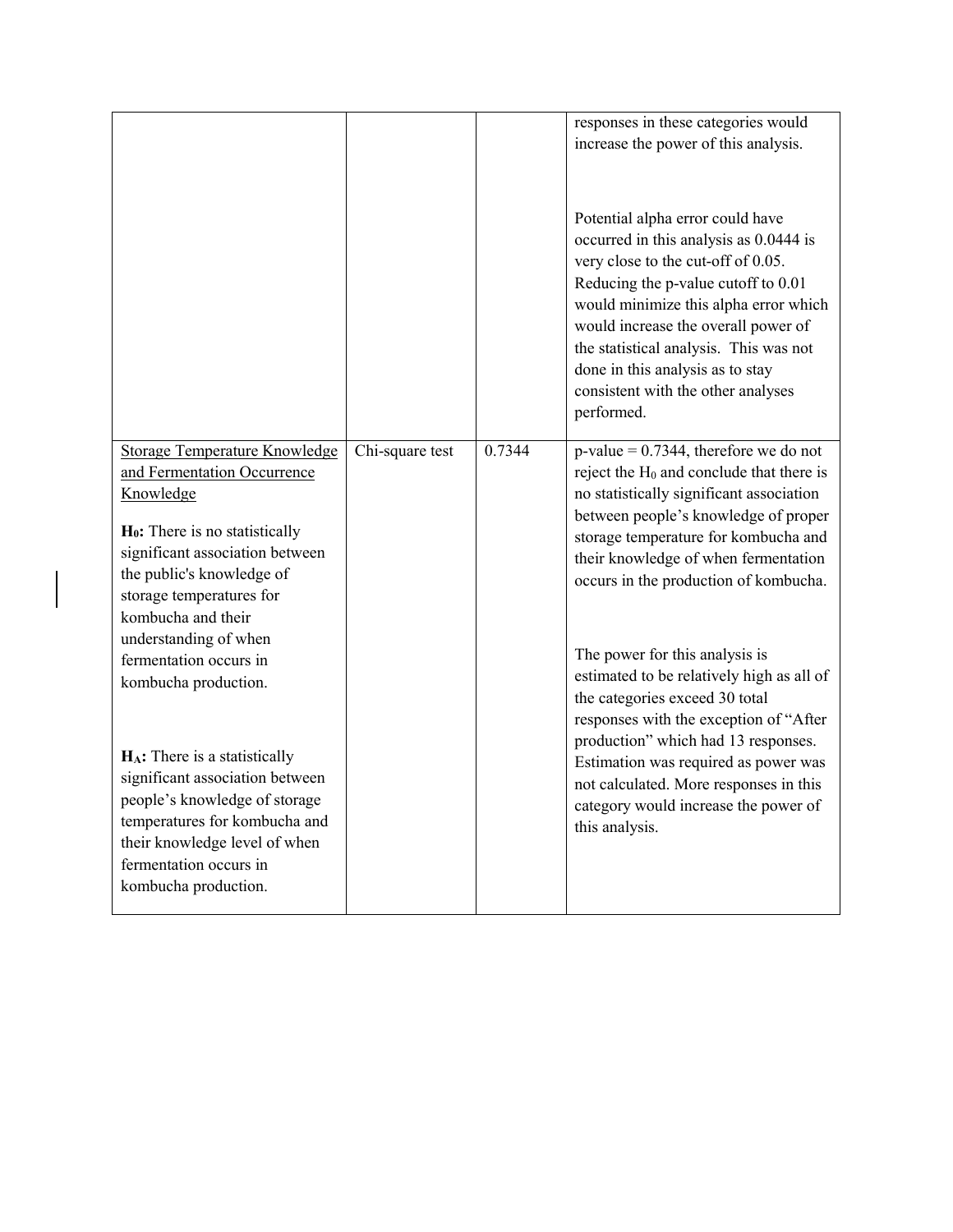# **Discussion**

#### Study Findings

Based on the results that were collected and analyzed, the most common reason behind why the participants consume Kombucha were because of the ingredients inside Kombucha which provides health benefits (Kapp & Sumner, 2018). This suggests that people may be purchasing kombucha for its ingredients and thinking that it has no alcohol (or has low alcohol) when there is still the possibility of increased alcohol levels because of fermentation. This also correlates to how frequently they consume it, how many reasons they have for consuming it, and their various age groups. Beneficial substances within Kombucha that Kapp & Sumner (2018) outlined included polyphenols, glucuronic acid, acetic acid, B-complex vitamins, and phenols which were perhaps what people were looking for when consuming kombucha.

The data also showed that there was no association between people's knowledge of proper storage temperatures for kombucha and when fermentation occurs for kombucha. This would indicate that people do not generally know of possibility that kombucha has a chance to self-ferment post-production which may produce excess levels of alcohol and increased acidity in the beverage. This is important to note because as mentioned in the literature review, BCCDC (2015) mentioned how consuming too much of an acidic beverage or consuming too much alcohol in general could pose as a health risk to susceptible individuals. Those who may be unable to consume alcoholic beverages because they are, practicing religion who abstain from alcohol consumption, people who are on prescription, or they are people with substance use disorders who are trying to avoid alcohol.

With health hazard prevention in mind, the results that were gathered in this research studied showed that the general public does not necessarily know or understand the association between fermentation and storage temperatures. This would indicate that they may unknowingly store the kombucha beverage at room temperature, and if the fermentation producing bacteria in the particular kombucha beverage was not inactivated before distribution, then there lies the possibility of further fermentation which could increase the acidity level, as well as the alcohol content. This may ultimately pose a risk to people which were described earlier. This means that the findings generally agree with previous research in the importance of preventing fermentation from occurring post-production as stated in other literature (BCCDC, 2015).

#### Limitations

The most prevalent limitation is that there were not enough participants in the survey which cause some of the categories to be below 30 participants. This forced the combining of different categories during the data analysis process to reach as high as possible answers per category. These actions could have been avoided if there were more participants in the survey. In order to have more participants in the study, a longer survey response period could have been employed, or more advertisement in different places. Furthermore, increasing sample size and age group representation could be improved through reaching out to the general public in different manners other than through the online platform Reddit. Examples of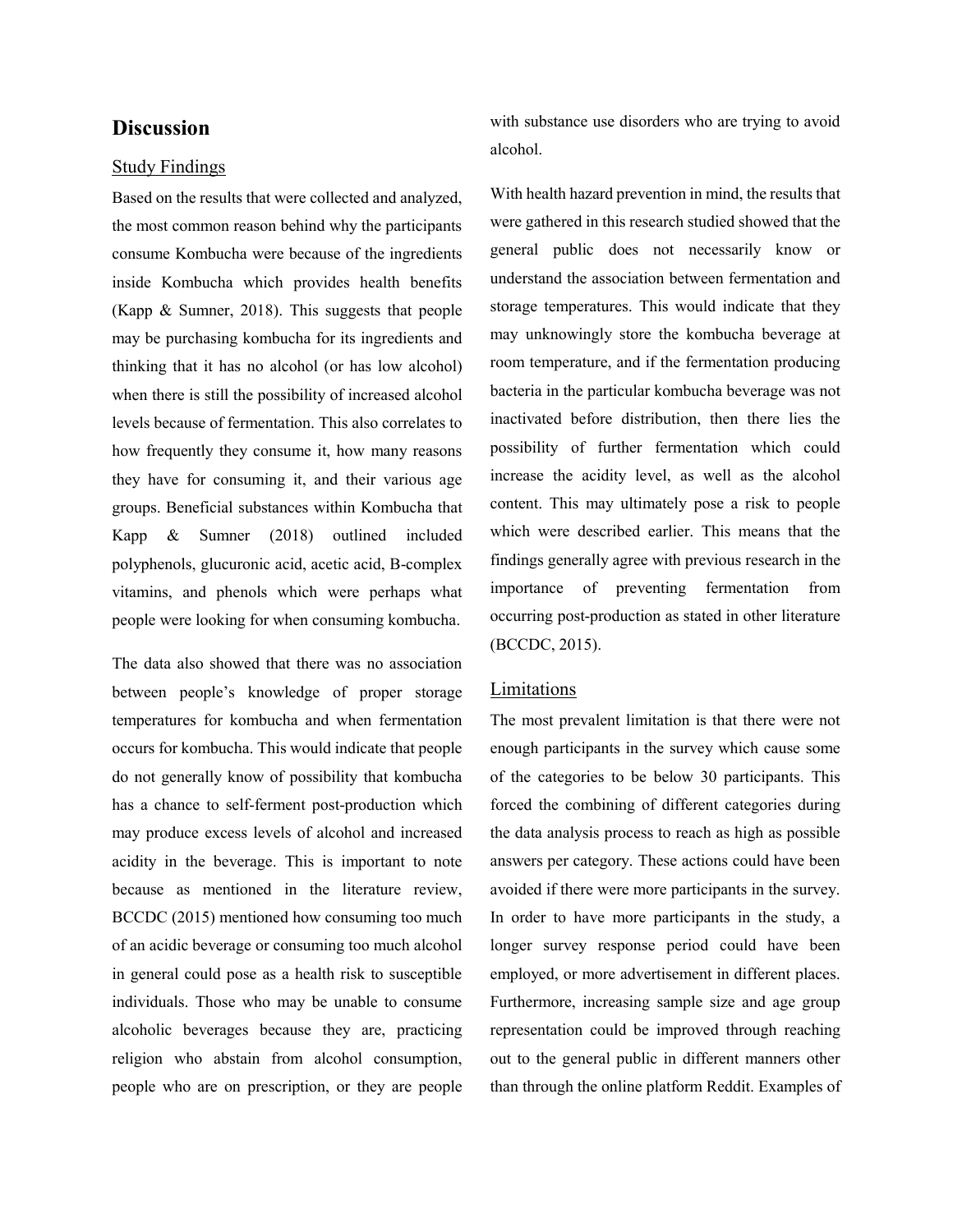new areas for distribution could include door-to-door canvasing, setting up a table in a popular area to invite survey participants, and calling people to ask for responses. However, these also have limitations, the most prominent being the resource requirements for performing these types of survey distribution methods as all of these would be much more intensive.

Another limitation that occurred for this research was due to the nature of a self-administered online survey is survey fraud (Howard, 2019). This is when the respondent does not answer questions truthfully either intentionally or unintentionally. This could be caused due a variety of reasons such as, speeding through the survey answering the questions randomly to reach the reward at the end. Or, if the question was worded in a confusing manner or in a way that doesn't make sense to the respondent, then they tend to pick a random answer rather than leave the question blank. This could have caused inaccurate survey results that don't represent what the survey participants actually think of the questions. There aren't any viable solutions to preventing this from occurring in this particular research other than trusting that the participants complete the questions in an honest and accurate manner.

Moreover, limitations in age group representation have also occurred. This is because of the means for distribution that this survey had. The distribution method for this self-administered online survey was through the online platform Reddit. And as more young people typically use this site compared to the older generation, there would not be a representative population for the older age groups such as the greater than 40 age group.

Another limitation in the study was due to the lack of an interviewer. This could have affected people in the way that they aren't able to ask for clarifications for questions which could lead to unreliable data (Howard, 2019).

Knowledge Translation and Recommendations Introduction of different legislation and labelling practices over kombucha tea products would help aid in the transition to allowing consumers to make a more informed purchase. This would involve manufacturers and distributors such as retailers to implement more detailed labelling and signage which warns the public about the possible alcohol content that is present in the kombucha tea. Legislation would ensure that all kombucha processors that plan to sell commercially, abide by labelling or manufacturing standards which disables fermentation postproduction. This is important in maintaining the  $\leq 1\%$ ethanol threshold for being defined as an alcoholic beverage.

Implementation of other ideas could include the potential future requirements for preventative measures in the manufacturing process for Kombucha tea. Examples of this can be pasteurization or the addition of additives to inactivate fermenting bacteria, or other labelling practices which could include phrases on packaging and bottles such as "keep under refrigeration" or "this product must be refrigerated".

This will all hopefully help to ensure kombucha is produced and distributed in a safe manner to a more well-informed public.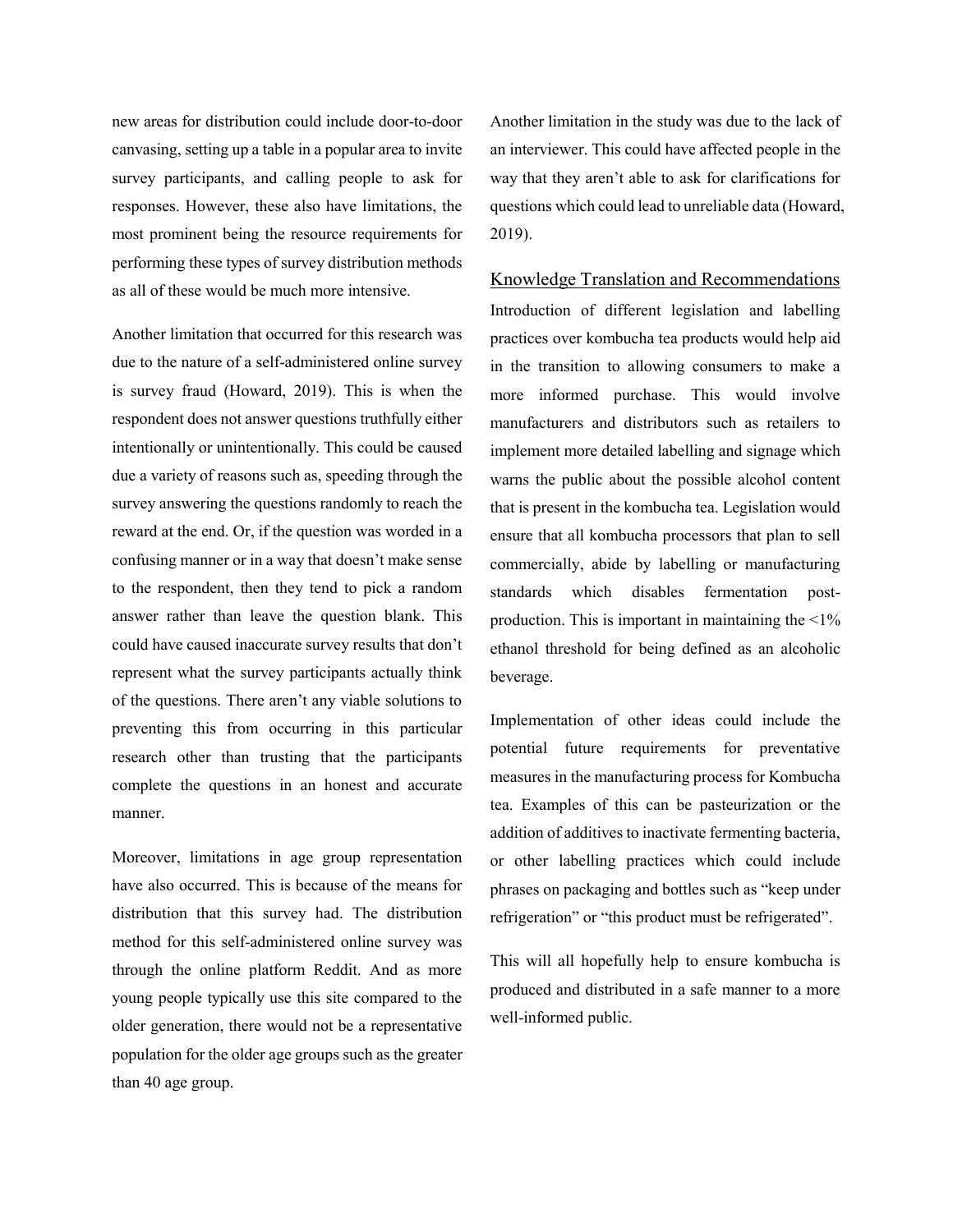#### Future Research

The following are some potential research project ideas:

- $\triangleright$  Laboratory analysis on the actual properties that change throughout the shelf-life of commercial Kombucha tea (such as ethanol content, pH,  $a_w$ , etc...)
- $\triangleright$  Nutritional content analysis on different commercial Kombucha tea products
- $\triangleright$  Investigation into the efficacy of preventative measures for stopping post-production fermentation from occurring
- $\triangleright$  Repeating this study after legislative changes in manufacturing processes or labelling requirements are implemented.

# **Conclusions**

From this research project, it was found that the general population does not know of or understand the importance of storage temperature when it comes to kombucha tea. This is significant in the sense that if fermentation producing bacteria is not inactivated in the commercial manufacturing process, then fermentation could occur post-production, leading to increased acidity, and ethanol content in the beverage. Some people purchase and consume kombucha under the assumption that it is not an alcoholic beverage and if unknown fermentation were to occur in the beverage, they may unknowingly consume the alcohol which may cause detrimental health effects to certain individuals.

This shows the importance in education of the public in regard to knowing that kombucha has the potential to ferment itself and that the storage temperature/environment of the kombucha is very important in preventing fermentation from occurring. This also demonstrates the discrepancy in manufacturing processes where some manufacturers have methods of inactivating fermentation producing bacteria whereas some do not. This shines the line on the need for regulation in ensuring that all manufacturing processes involve an inactivation step for the bacteria or requiring labelling on the cans/bottles themselves, indicating the need for refrigeration.

# **Acknowledgements**

I would like to thank Lorraine McIntyre from the BCCDC for providing me with the opportunity to investigate this topic and report upon the findings. I would also like to thank my supervisor Dale Chen and instructor Helen Heacock for their support and insight throughout this project.

# **Competing Interests**

The lead author declares that they have no competing interests in this study.

## **References**

- BCCDC. (2015, January 27). Food Safety Assessment of Kombucha Tea Recipe and Food Safety Plan. Retrieved from [http://www.bccdc.ca/resource](http://www.bccdc.ca/resource-gallery/Documents/Educational%20Materials/EH/FPS/Food/kombucha1.pdf)[gallery/Documents/Educational](http://www.bccdc.ca/resource-gallery/Documents/Educational%20Materials/EH/FPS/Food/kombucha1.pdf)  [Materials/EH/FPS/Food/kombucha1.pdf](http://www.bccdc.ca/resource-gallery/Documents/Educational%20Materials/EH/FPS/Food/kombucha1.pdf)
- Bradbury, N. A. (2016). Attention span during lectures: 8 seconds, 10 minutes, or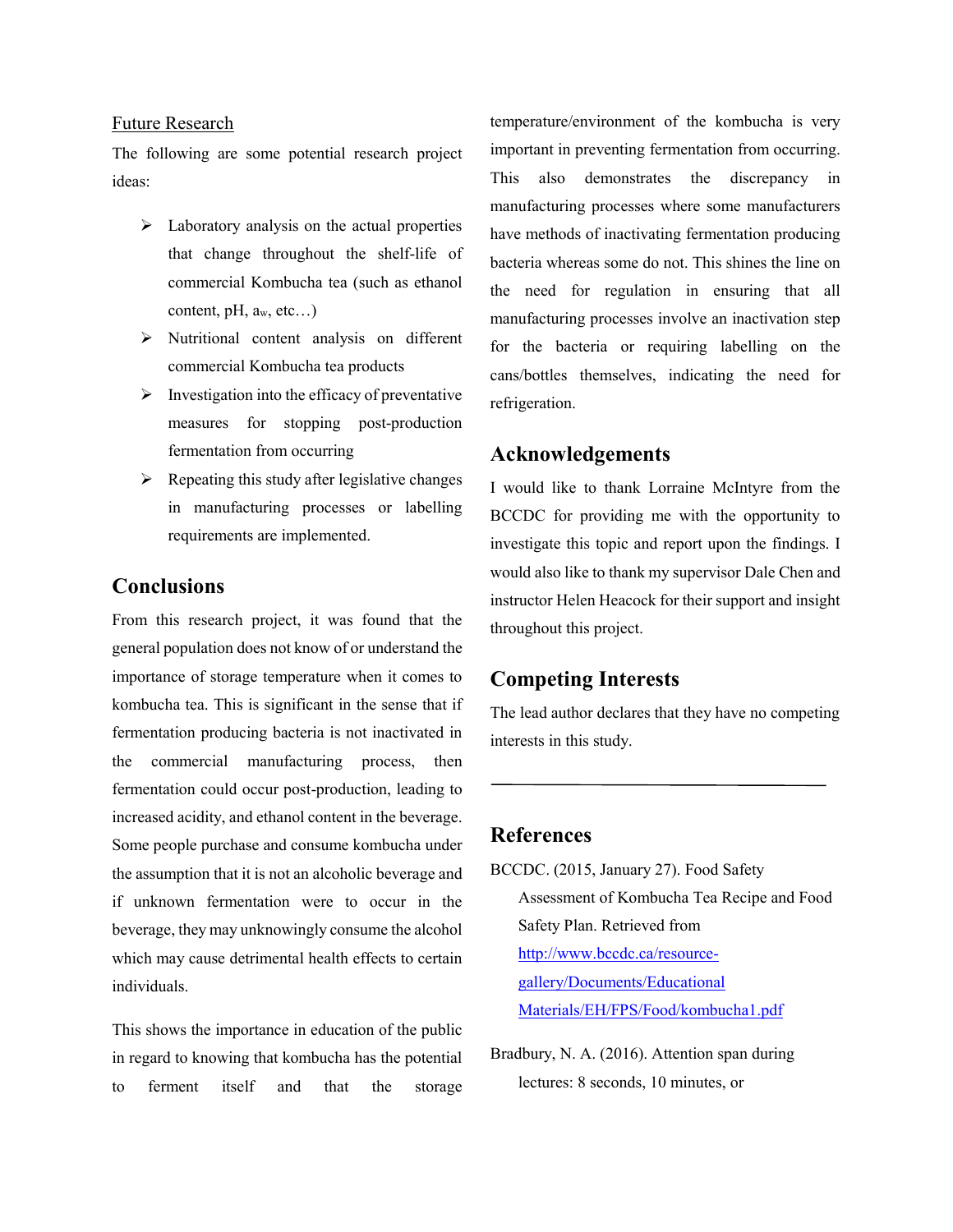more? *Advances in Physiology Education, 40*(4), 509-513. doi:10.1152/advan.00109.2016

Data source: Google Trends [\(https://www.google.com/trends\)](https://www.google.com/trends)

- Finlay, S. C. (2014). Age and Gender in Reddit Commenting and Success. *Journal of Information Science Theory and Practice, 2*(3), 18-28. doi:10.1633/jistap.2014.2.3.2
- Frost, J., & Kuhlmann, D. (2020, May 30). Types of Errors in Hypothesis Testing. Retrieved November 20, 2020, from [https://statisticsbyjim.com/hypothesis](https://statisticsbyjim.com/hypothesis-testing/types-errors-hypothesis-testing/)[testing/types-errors-hypothesis-testing/](https://statisticsbyjim.com/hypothesis-testing/types-errors-hypothesis-testing/)
- Glasow, P. A. (n.d.). Fundamentals of Survey Research Methodology. *Mitre Product*. Retrieved November 20, 2020, from [https://www.mitre.org/sites/default/files/pdf/05\\_](https://www.mitre.org/sites/default/files/pdf/05_0638.pdf) [0638.pdf.](https://www.mitre.org/sites/default/files/pdf/05_0638.pdf)
- Google. (2020). Interest in Kombucha from 2004 to Present (2020). Retrieved October 15, 2020, from

[https://trends.google.com/trends/explore?date=al](https://trends.google.com/trends/explore?date=all&geo=US&q=kombucha) [l&geo=US&q=kombucha](https://trends.google.com/trends/explore?date=all&geo=US&q=kombucha)

- Guidelines: Research Involving Minor Age Participants. (2020, July 29). Retrieved November 20, 2020, from [https://www.yorku.ca/research/guidelines](https://www.yorku.ca/research/guidelines-research-involving-minor-age-participants)[research-involving-minor-age-participants](https://www.yorku.ca/research/guidelines-research-involving-minor-age-participants)
- Howard, C. (2019, August 27). Advantages and Disadvantages of Online Surveys. Retrieved March 21, 2021, from

[https://www.cvent.com/en/blog/events/advantag](https://www.cvent.com/en/blog/events/advantages-disadvantages-online-surveys) [es-disadvantages-online-surveys](https://www.cvent.com/en/blog/events/advantages-disadvantages-online-surveys)

- Jayabalan, R., Malbaša, R. V., Lončar, E. S., Vitas, J. S., & Sathishkumar, M. (2014). A Review on Kombucha Tea-Microbiology, Composition, Fermentation, Beneficial Effects, Toxicity, and Tea Fungus. *Comprehensive Reviews in Food Science and Food Safety, 13*(4), 538-550. doi:10.1111/1541-4337.12073
- Kaewkod, T., Bovonsombut, S., & Tragoolpua, Y. (2019). Efficacy of Kombucha Obtained from Green, Oolong, and Black Teas on Inhibition of Pathogenic Bacteria, Antioxidation, and Toxicity on Colorectal Cancer Cell Line. *Microorganisms, 7*(12), 700. doi:10.3390/microorganisms7120700
- Kapp, J. M., & Sumner, W. (2019). Kombucha: A systematic review of the empirical evidence of human health benefit. *Annals of Epidemiology, 30*, 66-70. doi:10.1016/j.annepidem.2018.11.001
- Liquor Control and Licensing Act. (2015). Retrieved from [https://www.bclaws.ca/civix/document/id/compl](https://www.bclaws.ca/civix/document/id/complete/statreg/15019) [ete/statreg/15019](https://www.bclaws.ca/civix/document/id/complete/statreg/15019)
- Mayser, P., Fromme, S., Leitzmann, G., & Gründer, K. (1995). The yeast spectrum of the 'tea fungus Kombucha'. *Mycoses, 38*(7-8), 289-295. doi:10.1111/j.1439-0507.1995.tb00410.x
- McHugh, M. L. (2013). The Chi-square Test of Independence. *Biochemia Medica*. doi:10.11613/BM.2013.018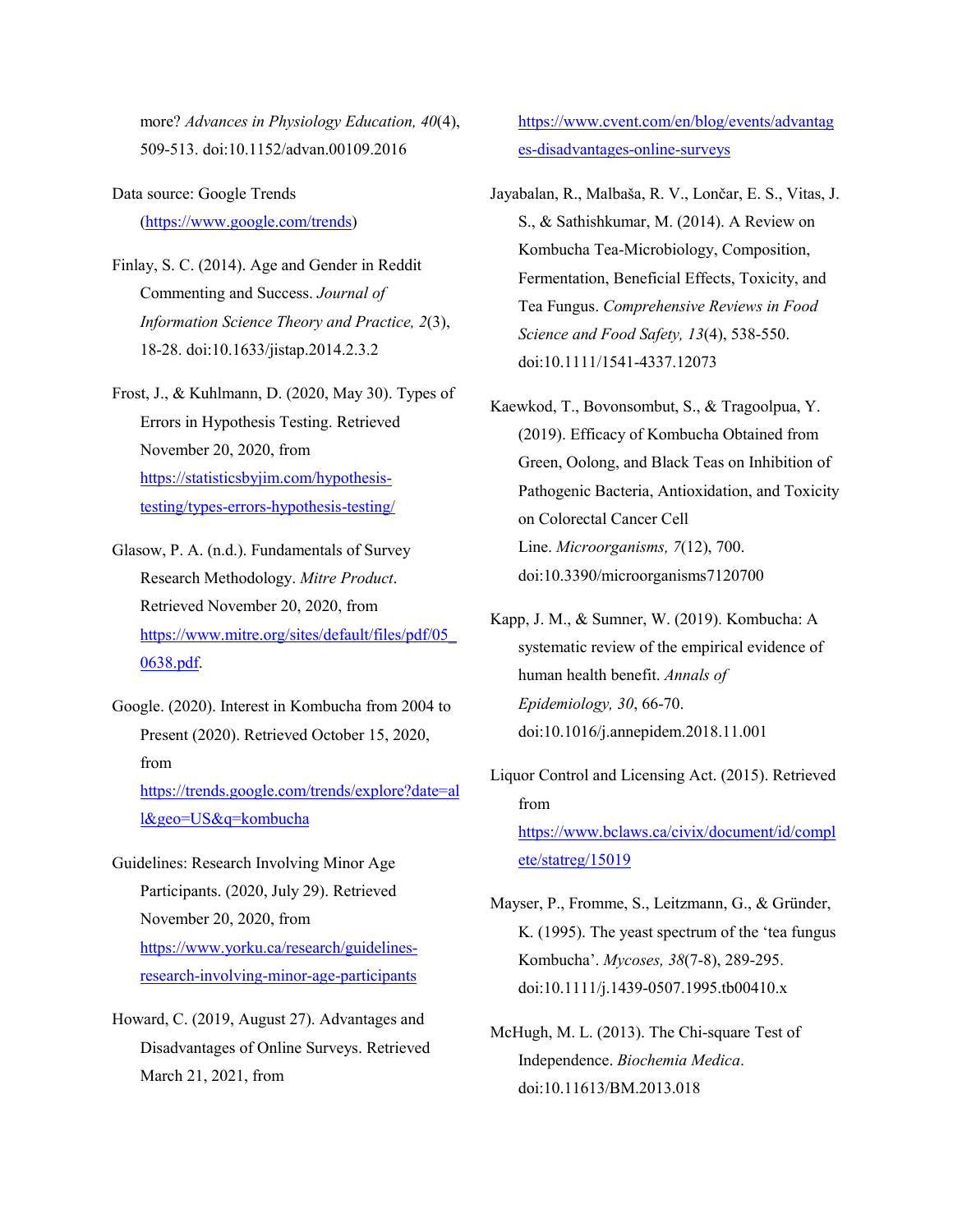Nazario, B. (2020, Aug 14<sup>th</sup>) Kombucha. WebMD. Retrieved from[:](https://www.webmd.com/diet/the-truth-about-kombucha#1) [https://www.webmd.com/diet/the-truth-about](https://www.webmd.com/diet/the-truth-about-kombucha#1)[kombucha#1](https://www.webmd.com/diet/the-truth-about-kombucha#1)

NCSS 2021 Statistical Software (2021). NCSS, LLC. Kaysville, Utah, USA, ncss.com/software/ncss.

Neffe-Skocińska, K., Sionek, B., Ścibisz, I., & Kołożyn-Krajewska, D. (2017). Acid contents and the effect of fermentation condition of Kombucha tea beverages on physicochemical, microbiological and sensory properties. *CyTA - Journal of Food, 15*(4), 601-607. doi:10.1080/19476337.2017.1321588

- Nummer, B. A. (2013). Kombucha Brewing Under the Food and Drug Administration Model Food Code: Risk Analysis and Processing Guidance. *Retail-Foodservice Food Safety Consortium,* 1-11. Retrieved October 15, 2020, from [http://food-safety.guru/wp](http://food-safety.guru/wp-content/uploads/2014/06/JEH11-13_Special_Report_Kombucha-Brewing.pdf)[content/uploads/2014/06/JEH11-](http://food-safety.guru/wp-content/uploads/2014/06/JEH11-13_Special_Report_Kombucha-Brewing.pdf) 13 Special Report Kombucha-Brewing.pdf
- Rushing, J. E., Ph.D. (n.d.). Formulating Dressings, Sauces, and Marinades. *North Carolina State University Department of Food Science,* 1-4. Retrieved October 15, 2020, from [https://fbns.ncsu.edu//extension\\_program/docum](https://fbns.ncsu.edu/extension_program/documents/acidified_formulating_dressings.pdf) [ents/acidified\\_formulating\\_dressings.pdf.](https://fbns.ncsu.edu/extension_program/documents/acidified_formulating_dressings.pdf)
- Standards and Guidelines for Statistical Surveys. (2006). *Substance Abuse and Mental Health Services (SAMHSA)*. Retrieved November 20, 2020, from

[https://www.samhsa.gov/data/sites/default/files/s](https://www.samhsa.gov/data/sites/default/files/standards_stat_surveys.pdf) [tandards\\_stat\\_surveys.pdf](https://www.samhsa.gov/data/sites/default/files/standards_stat_surveys.pdf)

- The Role of Probability. (n.d.). Retrieved from [https://sphweb.bumc.bu.edu/otlt/mph](https://sphweb.bumc.bu.edu/otlt/mph-modules/bs/bs704_probability/BS704_Probability12.html)[modules/bs/bs704\\_probability/BS704\\_Probabilit](https://sphweb.bumc.bu.edu/otlt/mph-modules/bs/bs704_probability/BS704_Probability12.html) [y12.html](https://sphweb.bumc.bu.edu/otlt/mph-modules/bs/bs704_probability/BS704_Probability12.html)
- Velicanski, A. S., Cvetkovic, D. D., Markov, S. L., Tumbas Saponjac, V. T., & Vulic, J. J. (2014). Antioxidant and Antibacterial Activity of the Beverage Obtained by Fermentation of Sweetened Lemon Balm (Melissa officinalis L.) Tea with Symbiotic Consortium of Bacteria and Yeasts. *Food Technol Biotechnol*. doi:10.17113/ftb.52.04.14.3611
- Villarreal-Soto, S. A., Beaufort, S., Bouajila, J., Souchard, J. P., & Taillandier, P. (2018). Understanding Kombucha Tea Fermentation: A Review. *Journal of food science*, *83*(3), 580– 588. https://doi.org/10.1111/1750-3841.14068
- William C. Shiel Jr., M. (2018, December 04). Definition of Alpha error. Retrieved November 20, 2020, from [https://www.medicinenet.com/alpha\\_error/defini](https://www.medicinenet.com/alpha_error/definition.htm) [tion.htm](https://www.medicinenet.com/alpha_error/definition.htm)
- William C. Shiel Jr., M. (2018, December 04). Definition of Beta error. Retrieved November 20, 2020, from [https://www.medicinenet.com/beta\\_error/definiti](https://www.medicinenet.com/beta_error/definition.htm) [on.htm](https://www.medicinenet.com/beta_error/definition.htm)
- Wood, E., Nosko, A., Desmarais, S., Ross, C., & Irvine, C. (n.d.). Online and traditional paperand-pencil survey administration: Examining experimenter presence, sensitive material and long surveys. *The Canadian Journal of Human Sexuality*. Retrieved November 20, 2020, from